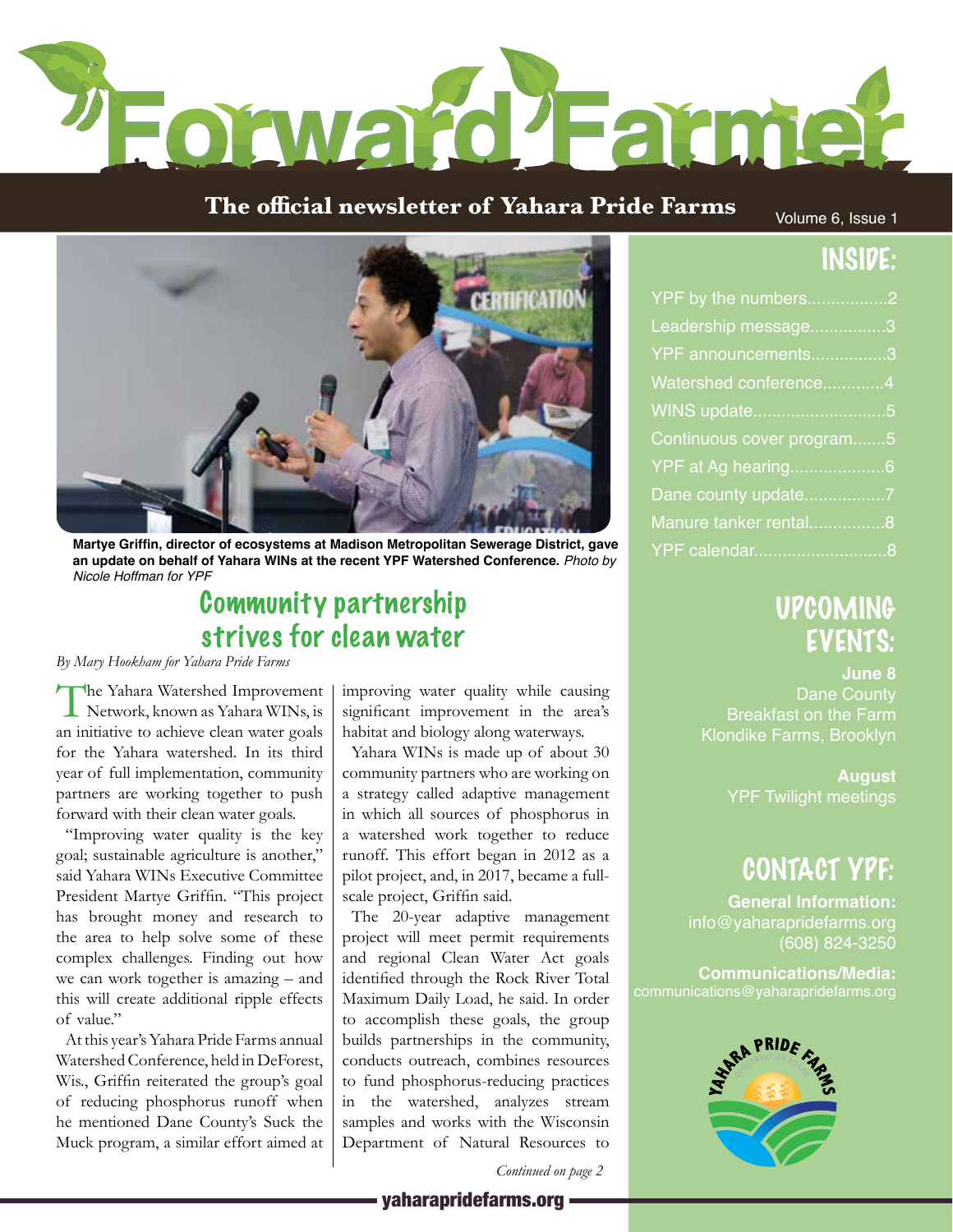

**The conference audience listens intently.** *Photo by Nicole Hoffman for YPF*

address regulatory needs for the project. Griffin said as the project moves forward, progress each year will vary due to a changing combination of new practices and existing practices that continue to hold back phosphorus. Water quality data acquired through monitoring and volunteer sampling activities may be affected by changing precipitation patterns and runoff intensity, he said.

"Over time, however, the Yahara

WINS project is designed to produce real results," Griffin said.

According to the annual reports from 2016 and 2017, phosphorus reductions in 2016 exceeded the target of 15,000 pounds for the year. The group saved 29,000 pounds of phosphorus from entering the watershed. In 2017, the group saved just over 40,000 pounds from going into the watershed.

The group continues to obtain more partnerships in the community, and implement new programs, practices and technology. Along with these tasks come challenges such as the variables of climate change, varying precipitation patterns and runoff intensity.

"Also – 20 years is a long time," Griffin said. "Climate change, land use changes and a growing population may all affect runoff quantities and pollutant concentrations. Our goal is to improve in-stream water quality, which has many compounding variables."

Key Dane County accomplishments in 2017 include a total reduction of 18,015 pounds of phosphorus from conservation practices implemented in previous years that are still in place as well as new practices; phosphorusreducing practices and environmental compliance from 268 landowners and others in the Yahara watershed; and the implementation and tracking of 450 conservation practices and systems that reduce phosphorus delivery to nearby surface waters.

"We really helped implement successful, on-the-ground practices," Griffin said. "If we can find market-based solutions, protect the environment and prevent phosphorus runoff, we have a win-win situation."



**Yahara Pride Farms compiles data annually on the impact of the conservation practices implemented by farmers. The 2019 annual report featuring 2018 data will be available this summer. Since 2012, farmers in YPF programs have documented nearly 46,000 pounds of phosphorus that have remained on farm fields and out of rivers and streams by embracing farming practices promoted by the group.**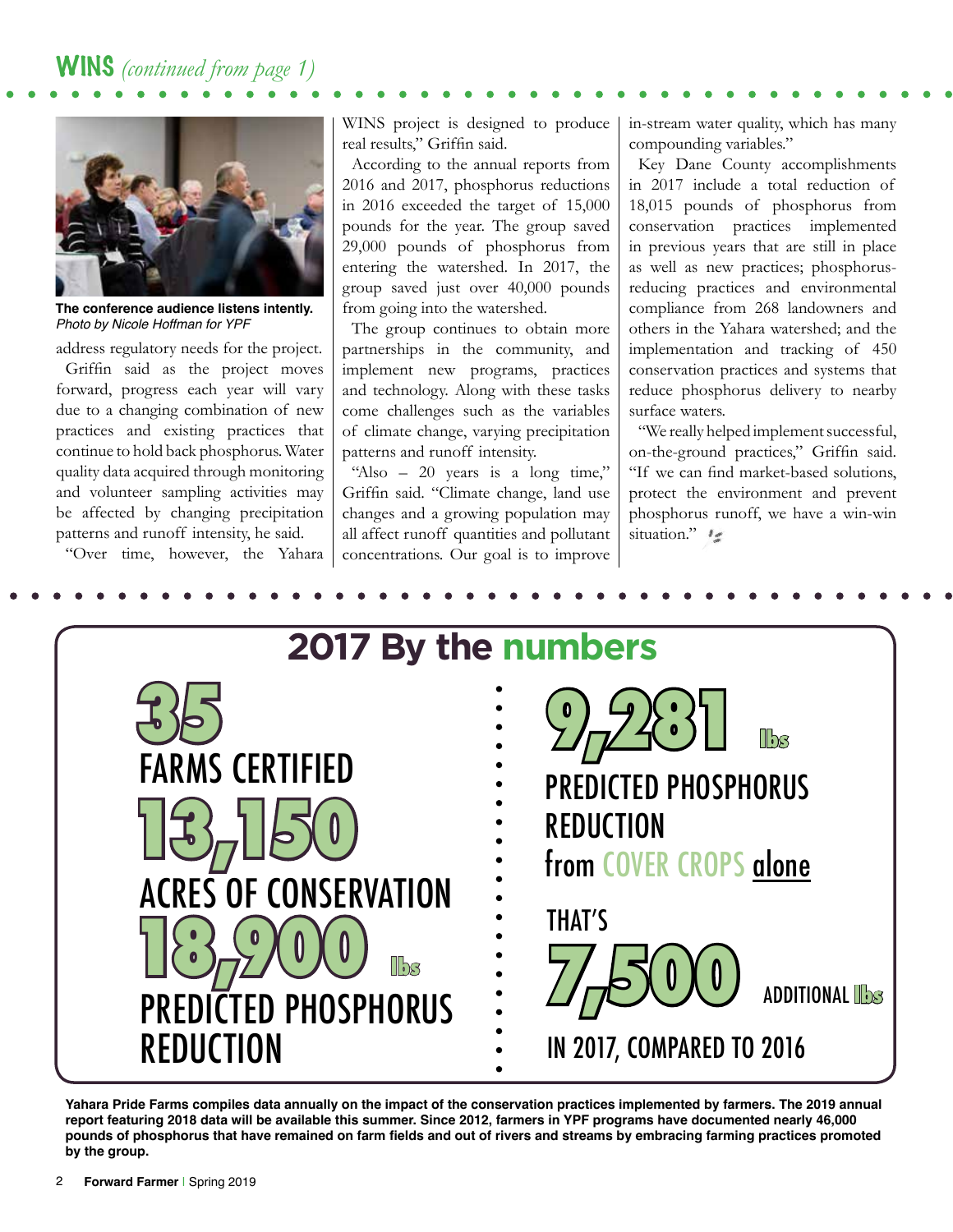## YPF Announcements



#### Farm Signs

To get a Yahara Pride Farms sign after completing the certification program, please contact us at (608) 824-3250 or email info@yaharapridefarms.org.

### Thank you YPF partners!

Alliant Energy Aqua Innovations Clean Lakes Alliance Compeer Financial Dane County Dairy Business Association Dairy Farmers of Wisconsin Dupont Edge Dairy Farmer Cooperative Endres Insurance Agency, Inc. Fund for Lake Michigan Grande Cheese

The Growmark Foundation Madison Community Foundation Monona Bank MSA Professional Services National Fish and Wildlife Foundation The Nature Conservancy SARE Wisconsin Department of Agriculture, Trade and Consumer Protection Vita Plus Yahara WINs

### YPF at Breakfast on the Farm - June 8

The "Farmers for Water Quality" tent will again be at Dane County Breakfast on the Farm! We will feature a "build your own plant" activity and booths from several partner groups. Stop by and see us - better yet, **contact us to volunteer** for a 2-hour shift in the tent. (608) 577-4345 or communications@yaharapridefarms.org.

#### **DETAILS:**

Saturday, June 8, 7 – 11:30 am Klondike Farms, 4562 Highway 92 Brooklyn, Wis. 53521



#### Save the Date! YPF Twilight Meetings - August

Plans are underway for another series of Twilight meetings this coming August. These evening gatherings include a meal, tour and conversation with area farmers about the important conservation happening in the watershed. Watch your email, social media and mail for more details and the full agenda.

Registration opens in July. These events are FREE thanks to support from our partners above. **Dates and location information coming soon!**

### Leadership Message

By Jeff Endres, YPF chairman

After reflecting on the recent March watershed conference, I can't help but congratulate the farmers for keeping conservation top of mind



through these difficult economic times. We had a great turn out at the meeting, and many farmers expressed interest in participating in future programs.

Since 2012, we have worked hard to create programs that balance environmental stewardship with farm sustainability and profitability. We have created a mechanism to recognize conservation on the farm, reward farmers for good stewardship, track collective progress and demonstrate improvement. We have engaged the public, and will continue to earn the trust of farmers and citizens in our watershed. Finally, YPF is a recognizable brand.

We have made progress towards our goals. But just like farms must continuously improve, so should our organization. It's time for new leaders to get involved with our efforts. Serving on the board is one way, and there are other ways too. Participate in our programs, host an event on your farm, allow us to interview you for our social media channels. The list goes on. I am very focused on the sustainability of YPF. Without new ideas from new people, our momentum is limited.

As we all do our best to streamline costs and improve efficiencies, I encourage you to continue to find ways that you can implement conservation practices on your farm. Our cost-share program is one way to reduce your financial risk. We also have several pieces of equipment for rent that allow farmers to try conservation techniques like lowdisturbance manure injection or strip till without having to own or lease it yourself.

Sincerely, *Jeff*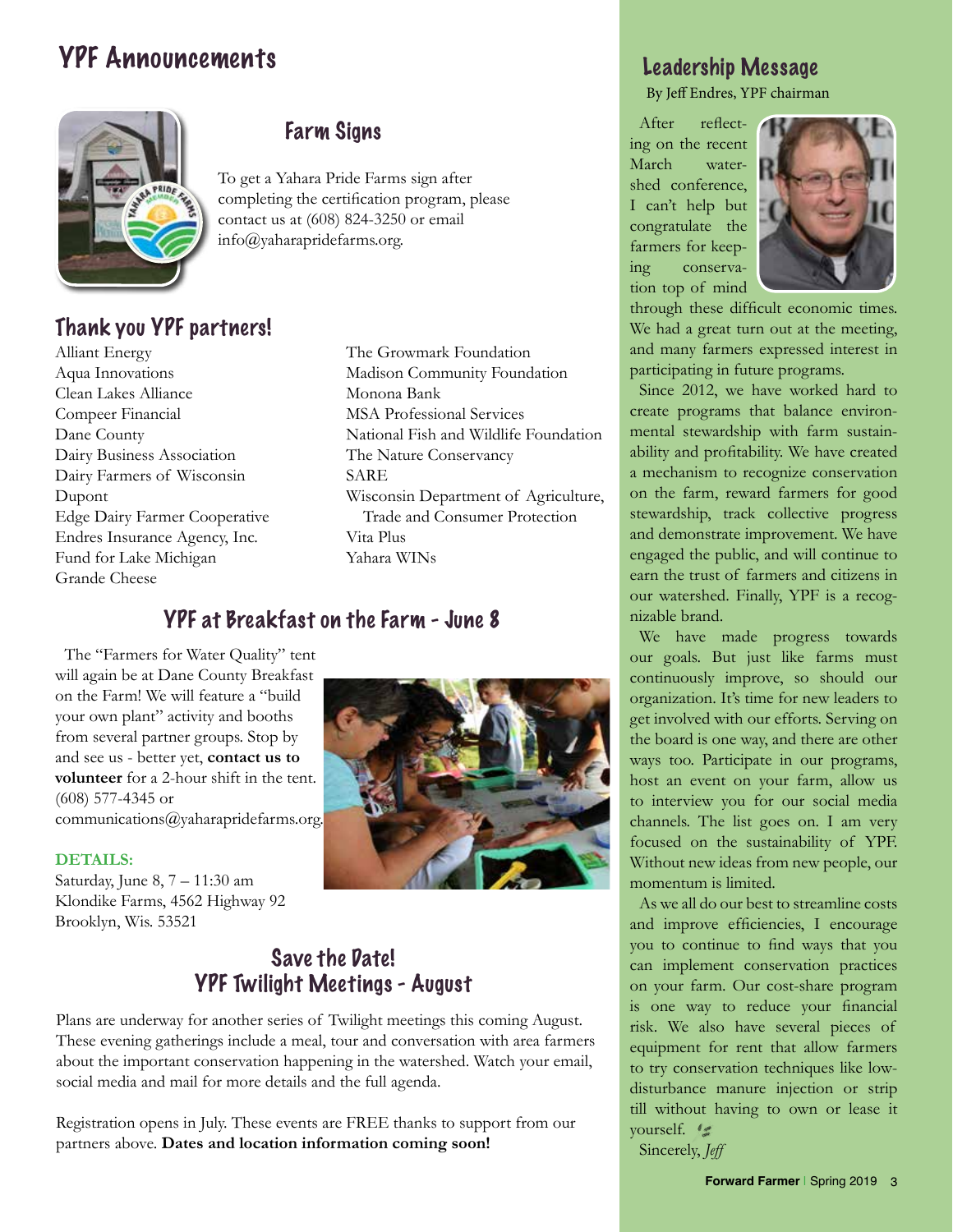### YPF shares hope for the future

*By YPF communications // Photos by Nicole Hoffman for YPF*



**Farmers, community members and agribusiness professionals gathered together at YPF's Annual Watershed Conference.** 

Hope for the future brought more than 130 farmers, community members and agribusiness professionals together recently to discuss results from the latest research conducted on participating farms and how urban and rural citizens are impacting the Yahara watershed.

Future goals and aspirations formed the core of the Yahara Pride Farms Watershed-wide Conference on March 7 in DeForest. Yahara Pride Farms (YPF) is a farmer-led non-profit organization working to improve soil and water quality. The group strives to help advance new ideas and technology that balance water quality improvement with farm sustainability and profitability.

"We're going to look into the future today," said Bob Uphoff, a hog farmer from Madison and vice-chairman of Yahara Pride Farms. "Why? We're farmers. We have to. We put that seed in the ground and hope we harvest a crop. We breed that cow or that sow and we hope we get something back."

Uphoff expressed pride for farmers statewide who are working to improve water quality and the environment despite having another tough financial and weather year on their farms. He acknowledged the necessity of YPF being able to adapt to various economic climates in order to best work with participating farmers.

"As I look at the farmers, not only here in the Yahara watershed, but all the farmers that are involved in the other watershed projects across the state of Wisconsin, I look at those folks as the ones who are really the positive people," Uphoff said. "They're the ones that are trying to get things done; they're taking a look at the problems within their unique area and they're trying to address them, and that, folks, is why we started Yahara Pride in 2012."

Chris Lenzendorf, former president of AQUA Innovations, a Wisconsinbased manufacturer of nutrient concentration systems, provided a brief overview of how his company handles manure. AQUA Innovation's primary goals include separating manure using heat instead of chemicals, maintaining minimum touch time for dairy operators and remaining economically viable. Another goal is to keep their equipment designs scalable so that a wide variety of farm sizes can use the technology.

Dennis Frame, resource manager for YPF and owner of Timber Ridge Consulting, presented several farming system scenarios where a variety of conservation practices are being implemented. Frame shared insight into the expected nutrient reductions that farmers can expect with each scenario. He also encouraged farmers to minimize soil loss, incorporate nutrients into the soil, assess good timing on planting and harvesting, and use proper seeding rates and placement.

"We'd like farmers to be innovative and creative and to lead themselves," Frame said.

Madison Metropolitan Sewerage District Director of Ecosystem Services Martye Griffin and Dane County Executive Joe Parisi gave short partner updates during lunch.

"If we can find market-based solutions, protect the environment and prevent phosphorus runoff, we have a win-win situation," Griffin said.

Yahara Pride Farms Conservation Planner Pat Murphy shared his observations and the benefits of winter composting. He said site selection is critical for easy access so farmers don't forget to turn the stack regularly, a critical best management practice when composting.

Frame worked with Jeff Endres, chairman of Yahara Pride Farms, to present information on current and upcoming water quality protection programs for YPF. Endres said 75 percent of Wisconsin's growth is in Dane County, and he hopes YPF will continue to search for environmental stewardship solutions that balance the area's rich agriculture heritage with an ever-growing population.

"We have to interact with nature," he said. "We really only have one water."



**Bob Uphoff served as the emcee for the conference.**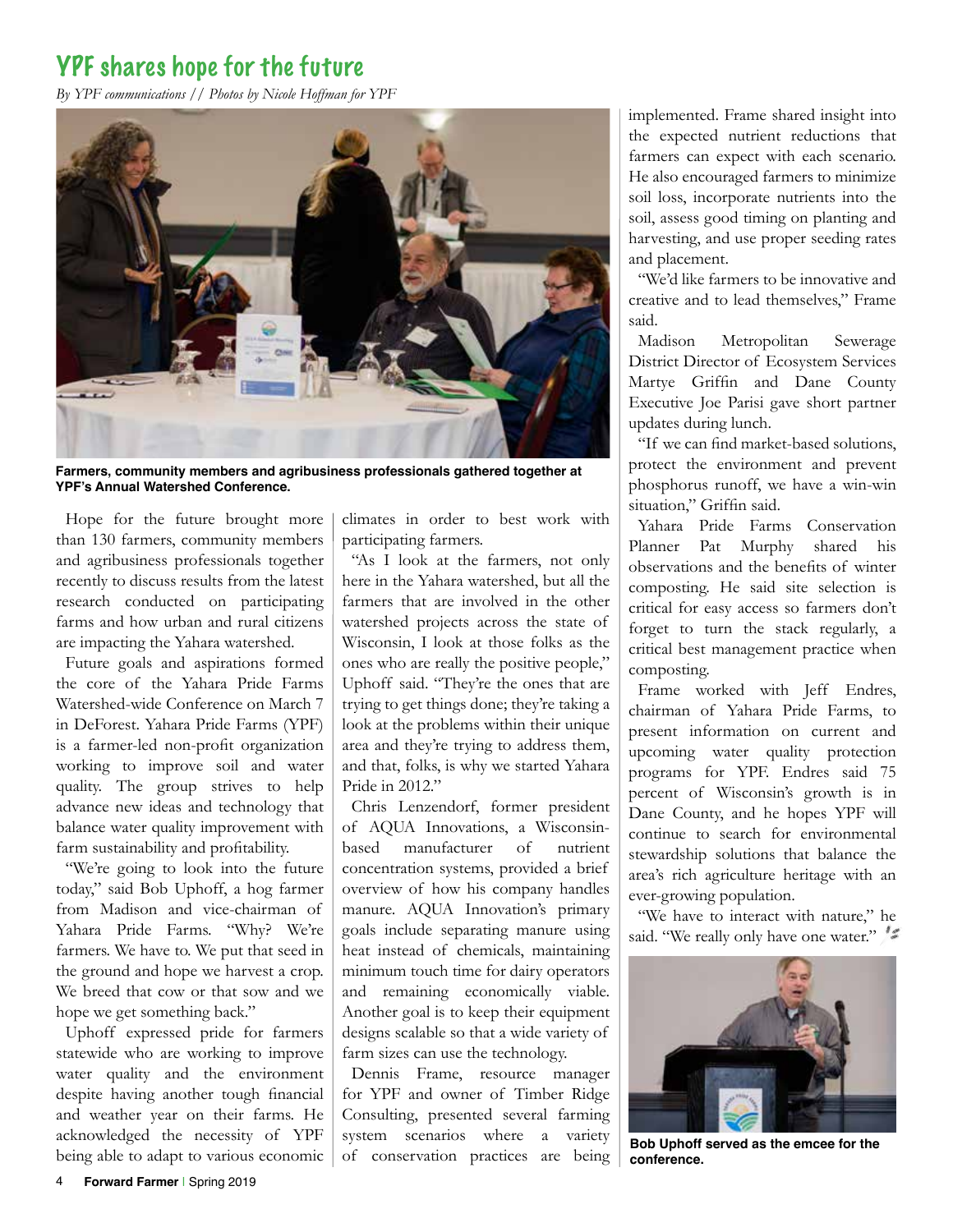### Technology can be transformative

*By Martin Griffin, Madison Metropolitan Sewerage District*



The streams, rivers and lakes of the Yahara Watershed flow around farm fields, run through urban areas and provide recreational opportunities for

everyone.

The Yahara Watershed Improvement Network recognizes that we all play a role in keeping these waters clean. The Yahara WINS partnership uses a stateapproved adaptive management plan to bring urban, agricultural and other community partners together to reduce all sources of phosphorus in the Yahara River watershed over the next 20 years.

A four-year pilot project in one area of the watershed completed in 2016 proved that this holistic watershed approach to addressing water quality could work. In 2019, as the Yahara WINS partnership begins its third full year of implementation across the watershed, there is much to celebrate.

Hundreds of innovative projects and proven technologies including low disturbance manure injection, aerial seeding of cover crops, strip tillage and urban leaf management have been implemented by Yahara WINS partners or funded through Yahara WINS grants. These projects are preventing some 40,000 pounds of phosphorus from reaching area surface waters each year  $-$  a total that represents more than 40 percent of the approved total annual goal.

None of this could have been accomplished without strong partnerships, especially with the agricultural communities. We thank Yahara Pride Farms; Dane, Columbia and Rock Counties, Clean Lakes Alliance and others, for helping fund and implement successful practices on the ground intended to keep nutrients and soil in the fields and out of our waterways.

Beyond the actual phosphorus reductions achieved to date, the early results have taught us that the more we collaborate, the more success we will have into the future.

As we travel on this 20-year journey, we aim to increase collaboration through new alliances that expand our potential to discover solutions that work for the environment and today's farm economy. Identifying affordable, scalable technology opens up opportunities to achieve benefits for farms of all sizes. Meanwhile, lessons learned from success on the farm may inspire action among urban communities.

A recent example of the benefits of collaboration involves Dane County's investment in a nutrient concentration system, which works in concert with a regional digester to separate phosphorus from other nutrient streams. The system facilitates more strategic application of nutrients and also produces clean water for return to nature. While the capital investment needed for the system would make it impractical for most individual farms, the partnership between the county and the agricultural community is creating benefits for everyone in the watershed.

Yahara WINS can help make technology affordable while its partners can provide expertise to accelerate and scale technology to keep up with the challenges we face. Let us know if you'd like to become involved and we welcome questions about how Yahara WINS can support innovation on your farm or in your municipality.  $\leq$ 

*Email Martye Griffin at marting@madsewer.org.*

Applications for Dane County 'continuous cover' program due May 31

*By Dane County Land & Water Resources Department*

The Continuous Cover Program provides \$750,000 of funding to help farmers and landowners maintain a continuous plant cover on agricultural lands. Maintaining continuous cover helps to increase water infiltration, reduce soil erosion, improve water quality, enhance wildlife habitat practices and diversify production practices.

This program will allow farmers and landowners to convert land that is currently in an annual crop into a perennial cool-season grass mix, native prairie mix, or grazing mix. The cover must be maintained through mowing, burning and reseeding during the 15-

year contract period. Lands that are currently planted in perennial cover may also be eligible for this program to help landowners keep this cover in place. This program also allows for harvesting and grazing of the cover, providing an added economic and usage benefit for farmers. Farmers and landowners interested in this program will work with Land & Water Resources Department staff to determine the best strategy for their unique farm operation.

For more information call (608) 224- 3730 or email landcon@countyofdane. com. You can also Google "Dane County Continuous Cover program".



#### **Payment information**

- **• Upfront payment of \$1,650 - \$2,500** / acre.
- Est. payment based on cover **(\$150/acre for cool season, \$250/acre for native cover)**.
- Payment based on annual rental rate of \$100-\$150/acre (with \$25/year for maintenance).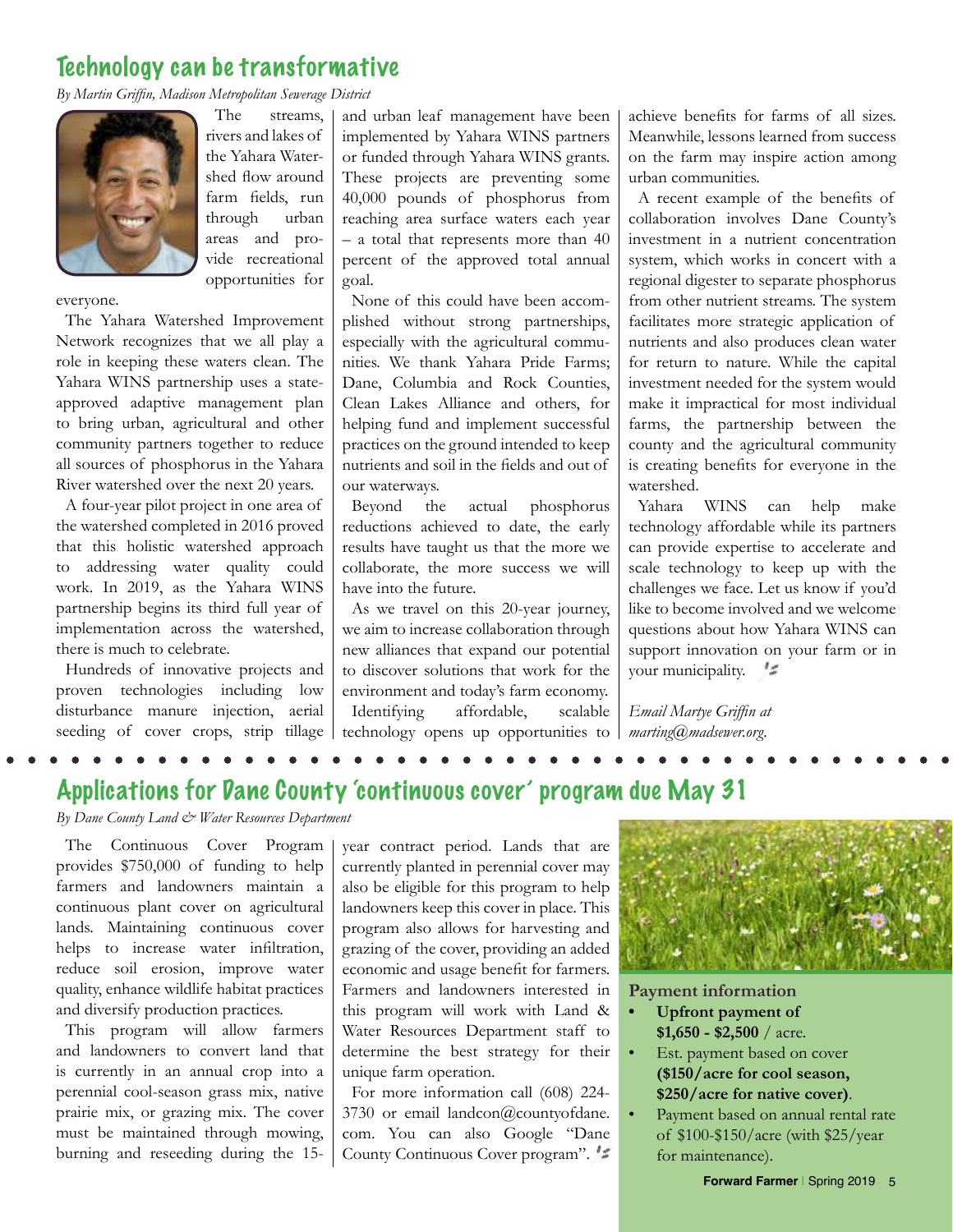### YPF represented at ag committee hearing



**Jeff Endres testified at a joint ag committee hearing on April 23.**

As an organization, Yahara Pride Farms (YPF) has four main goals:

- **1. Create a mechanism to recognize farmer-led environmental sustainability, reward farmers for good stewardship, track collective progress in conservation and demonstrate watershed advancement.**
- **2. Inform farmers of new water quality rules, laws and issues.**
- **3. Earn the trust and respect of farmers, private citizens and government through engaging them in our projects and educational programs that demonstrate our commitment to doing our fair share.**
- **4. Promote the Yahara Pride brand among both urban and rural communities.**

Since the beginning, YPF has focused on doing the work of conservation, measuring results and amplifying the data to the greater Yahara Watershed community. The third goal – *"Earn the*  *trust and respect of farmers, private citizens and government through engaging them in our projects…"* can be realized in a variety of ways.

One way to engage government and private citizens is by participating in opportunities to inform lawmakers through public committee hearings. While it can be daunting to speak in this setting, this valuable informational testimony allows lawmakers to gain input from the very people their decisions impact.

Jeff Endres, YPF chairman, testified at an Ag Committee hearing on April 23 in Madison.

The hearing was joint between the Assembly Committee on Agriculture and the Senate Committee on Agriculture, Revenue and Financial Institutions. The topic, broadly, was about the dairy crisis and other issues. The hearing was public, but the committee heard from invited guests only.

Jeff, along with fellow farmer-leader Jim Winn, from the Lafayette Ag Stewardship Alliance in Southwest Wisconsin, was invited to speak about the farmer-led conservation movement that has gained momentum in Wisconsin.

This momentum, is due in part, to the Producer-led Watershed Protection Grant Program at the Wisconsin Department of Agriculture, Trade and Consumer Protection. This program currently offers \$750,000 per year in the form of grants to farmer-led groups across the state.

The rise in popularity of the farmerled conservation movement is also tied directly to YPF. Founded in 2012, YPF was one of the first groups of its kind in the state, and has served as a model for engaging farmers and community partners.

During the hearing, Jeff spoke about the larger idea of farmers needing the space to innovate for continuous improvement.

"Through many of our pilot projects with farmers in the Yahara Watershed, we have been able to find creative solutions to our challenges," Jeff said "In some instances, our findings have been informative to regulatory agencies, too. And our work is all voluntary with the farmers."

The mission of YPF is to help advance new ideas and technology that balance water quality improvement with farm sustainability and profitability.

An important key to advancing these new ideas is by educating lawmakers about what the group is doing currently, the resulting data and where the group would like to go in the future.

To watch Jeff and Jim's testimony from the hearing, go to wiseye.org and search Joint Committee on Agriculture, Revenue and Financial Institutions.



**Rep. Gary Tauchen (R-Bonduel) chairs the Assembly Ag Committee. He is also a dairy farmer.**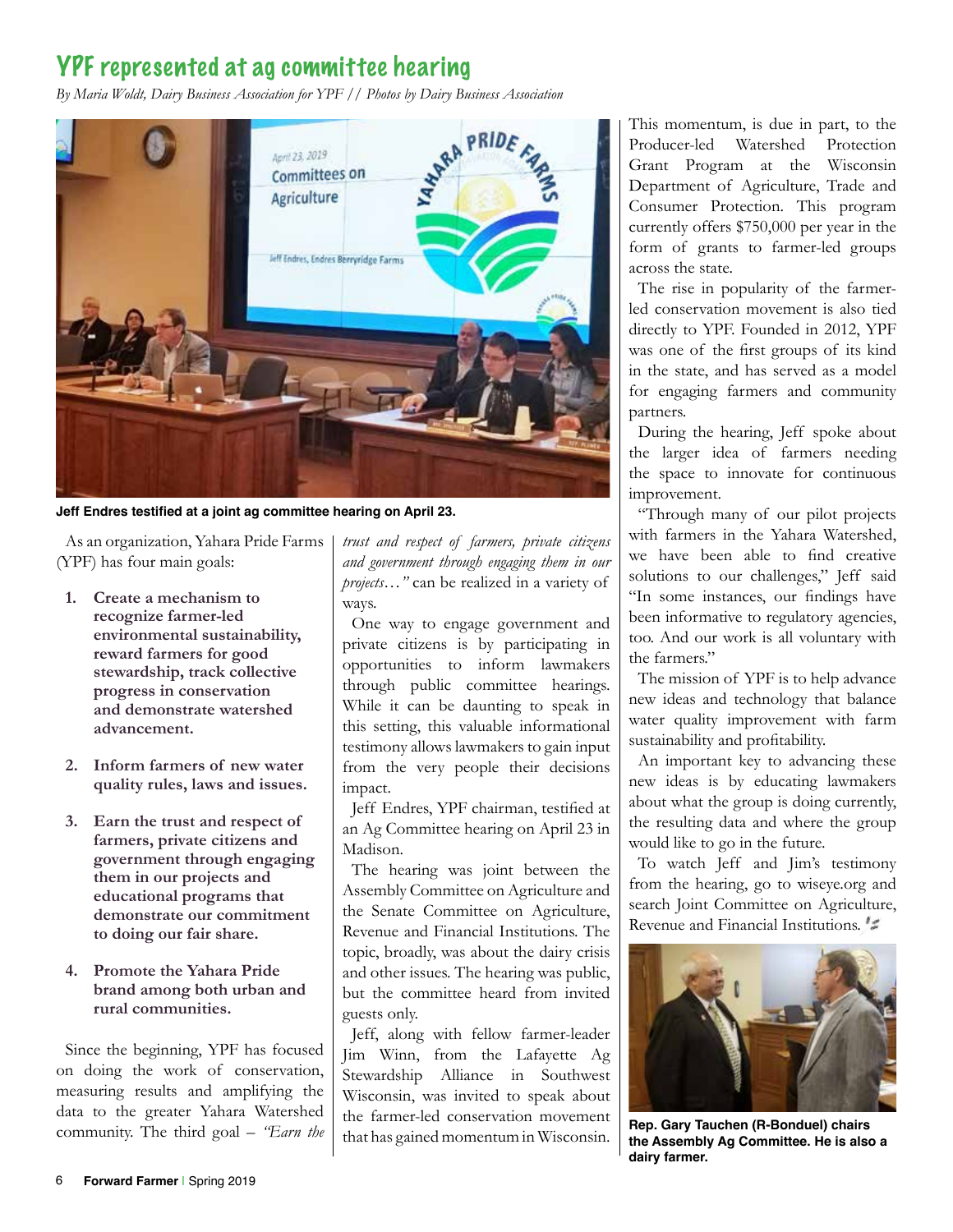### Dane County and YPF working in partnership

*By Joe Parisi, Dane County Executive*

Thank you Yahara Pride Farms for your leadership in implementing groundbreaking programs to improve soil and water quality. Dane County farms are our best partners in our community's lake clean-up and farmland preservation efforts.

Because of your continued efforts as a true partner, we are making real progress. As stewards of over 500,000 acres, or 66 percent of the county's land, YPF's state-of-the-art conservation practices such as cover crops, low-disturbance manure injection and composting are a model for farms throughout the state.

Agriculture works hard for Dane County 365 days a year and provides over 17,000 jobs and \$3.4 billion in economic activity. You contribute \$1.3 billion to the county's total income and pay over \$80 million in taxes, not including property taxes supporting our local schools.

As one of the top 25 agricultural producing counties in the entire nation, our farms and the thousands of jobs they create are key to maintaining our quality of life.

I appreciate all your hard work under some very difficult circumstances. If poor milk and grain prices weren't bad enough, the floods damaging your crops this past summer were a gut punch you did not deserve, but you endured nonetheless.

While well-managed farmland is good for our local economy, let's not forget that farmland also helps control flooding. As our cities and villages continue to grow and create more and more acres of impervious surfaces, your successful efforts to preserve farmland are key to adapting to ever increasing rains and flooding in our communities.

But not everyone held on—as of this past January, Dane County has 59 fewer dairy herds than we did 5 years ago, and we lost 18 in 2018. Thank you for your continued work and partnership in these difficult times.

While challenges continue, there are



**Last July, Dane County announced plans to jointly fund low-disturbance manure injection equipment for farmers in the Yahara Watershed working with YPF.**  *Photo from Dane County*

good reasons for hope as well.

Last fall, Dane County completed the first phase of our innovative multiyear effort to rid waterways that flow into our lakes of decades' old muck. "Suck the Muck" removed 11,000 tons of century old, phosphorus soaked sediment from the bottom of a nearly 3-mile stretch of Dorn Creek between Waunakee and Middleton. It contained 75,000 pounds of phosphorus, a major contributor to algae growth in area lakes. Left untouched, this sludge would have continued seeping algae growing phosphorus into our lakes on a daily basis.

"Suck the Muck" is a 4-year, \$12 million initiative, I introduced as part of my 2017 County budget to clean up 33 total miles of streams that feed into the lakes. The sediment found in these streams is estimated to be up to 125 years old and contains 870,000 pounds of phosphorus, making it a greater contributor to the challenges faced by area lakes than originally thought. Without addressing the build-up, it would take another 66 years to achieve our goals.

In addition, working with three farms participating in the Gundersen Health– owned Middleton digester, construction began on a nutrient concentration system this past winter. The county's purchase of this \$1.6 million manure treatment system from Aqua Innovations will begin operating this summer.

This game-changing manure treatment filtration technology reduces the volume of manure in half while creating clean potable water. Clean water manure treatment systems deliver cost-saving technology to our farms and offer the opportunity to better manage volumes of nutrients.

YPF's commitment and leadership for the past eight years as our partner in our lakes cleanup work has resulted in real progress. I look forward to continuing our partnership and working together to achieve results.  $\mathscr{Z}$ 

*Email Joe Parisi at parisi@countyofdane.com*